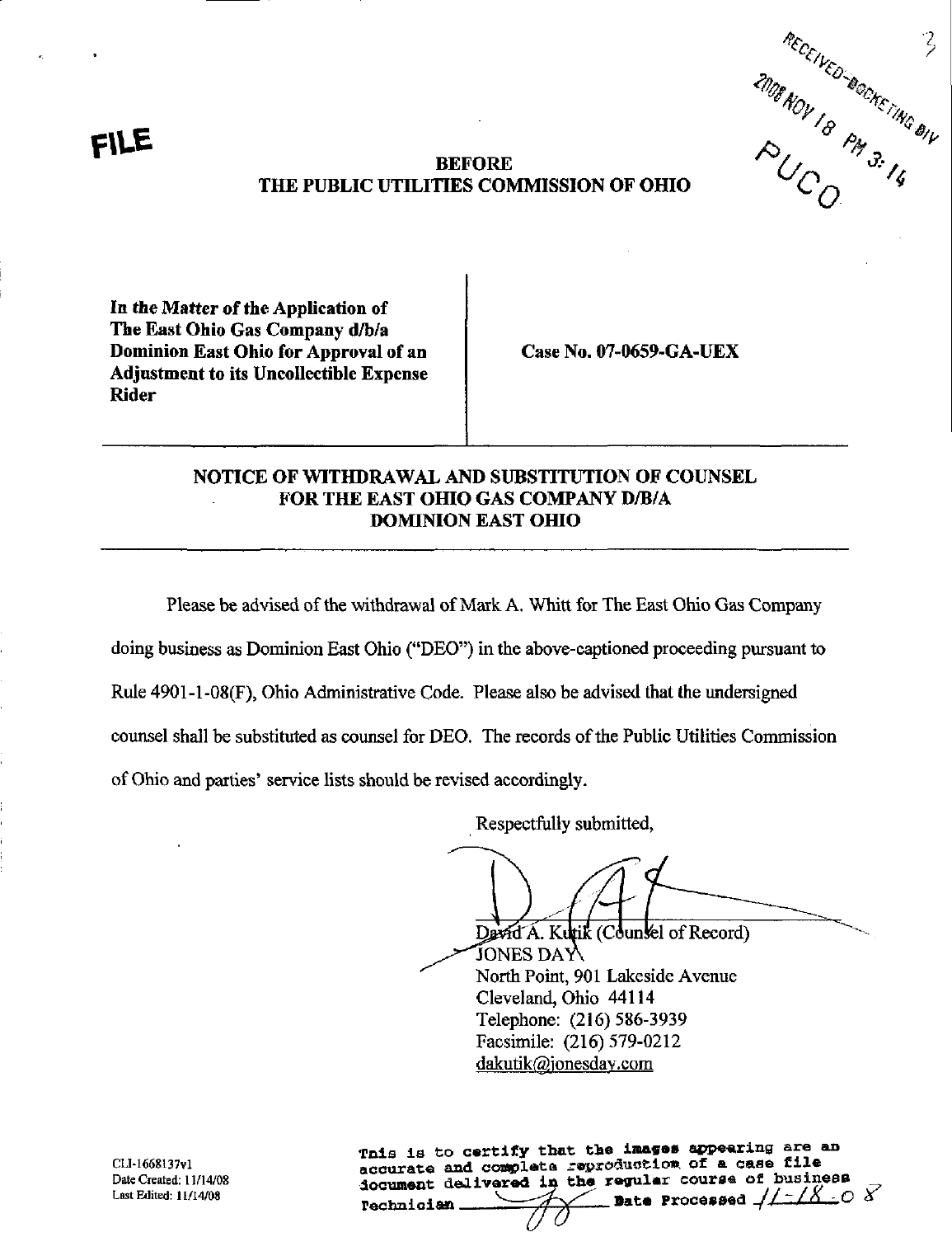Andrew J. Campbell JONES DAY 325 John H. McConnell Boulevard, Suite 600 P.O. Box 165017 Columbus, Ohio 43216-5017 Telephone: 614-469-3939 Facsimile: 614-461-4198 ajcampbell@jonesday.com

 $\bullet$